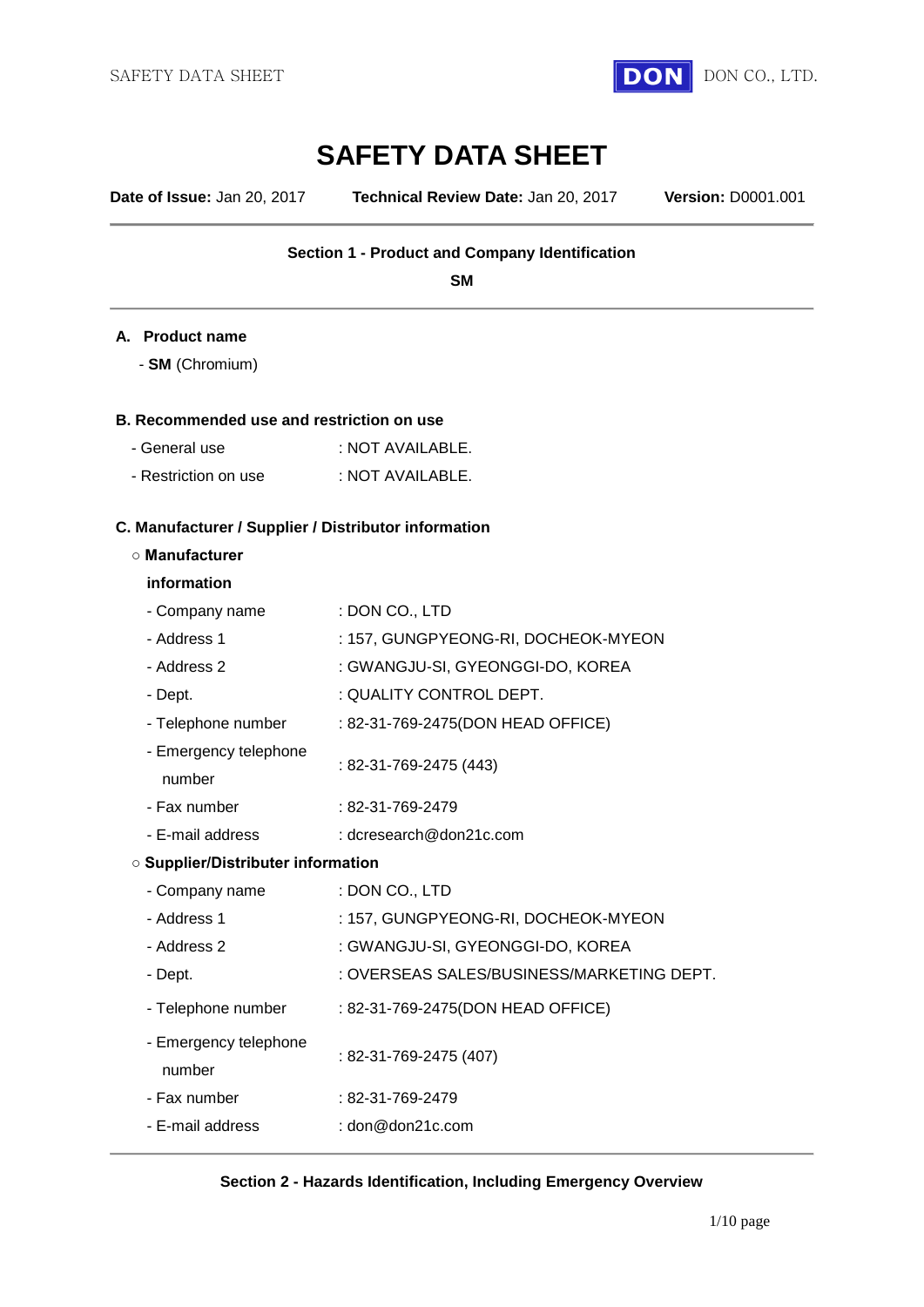

**SM**

#### **A. Hazard classification**

NOT CLASSIFIED AS HAZARDOUS ACCORDING TO OSHA HAZARD COMMUNICATION STANDARD, 29 CFR 1910.1200.

## **B. Label elements**

#### **○ Signal word**

NOT APPLICABLE.

**○ Symbols**

NOT APPLICABLE.

**○ Pictograms**

NOT APPLICABLE.

#### **B. Other hazards**

NONE KNOWN.

#### **Section 3 - Composition/Information on Ingredients**

**SM**

#### **A. Ingredient Name: Chromium**

| NAME          | %     | CAS NC    | <b>CLASSIFICATION</b> |
|---------------|-------|-----------|-----------------------|
| Chromium (SM) | 99.98 | 7440-47-3 | N/A                   |

\* EXACT PERCENTAGES ARE BEING WITHHELD AS A TRADE SECRET.

#### **Section 4 - First Aid Measures**

**SM**

## **A. Description of first-aid measures**

**○ Inhalation**

AFTER INHALATION: FRESH AIR.

**○ Skin contact**

AFTER SKIN CONTACT: TAKE OFF IMMEDIATELY ALL CONTAMINATED CLOTHING. RINSE SKIN WITH WATER/SHOWER.

#### **○ Eye contact**

AFTER EYE CONTACT: RINSE OUT WITH PLENTY OF WATER.

#### **○ Ingestion**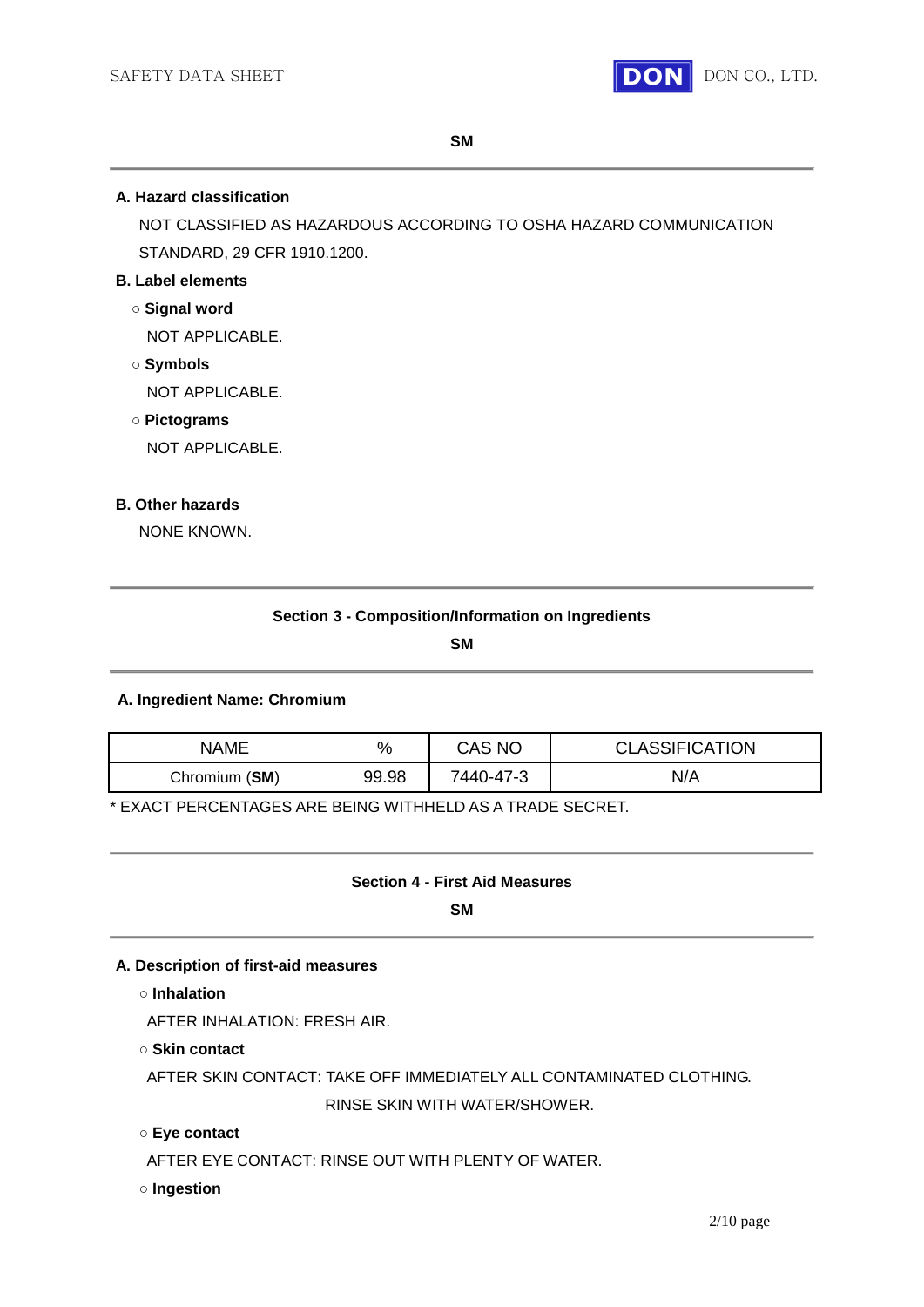AFTER SWALLOWING: MAKE VICTIM DRINK WATER (TWO GLASSES AT MOST).

- **B. Most important symptoms and effects, both acute and delayed** WE HAVE NO DESCRIPTION OF ANY TOXIC SYMPTOMS.
- **C. Indication of any immediate medical attention and special treatment needed** NO INFORMATION AVAILABLE.

# **Section 5 - Fire Fighting Measures**

**SM**

## **A. Extinguishing media**

- **○ Suitable extinguishing media** SPECIAL POWDER AGAINST METAL FIRE, COVER WITH DRY SAND OR CEMENT.
- **○ Unsuitable extinguishing media**

WATER, FOAM, CARBON DIOXIDE (CO2)

**B. Special hazards arising from the substance or mixture**

COMBUSTIBLE.

RISK OF DUST EXPLOSION.

## **C. Advice for firefighters**

## **○ Special protective equipment for fire-fighters**

IN THE EVENT OF FIRE, WEAR SELF-CONTAINED BREATHING APPARATUS.

## **D. Further information**

NO INFORMATION AVAILABLE.

## **Section 6 - Accidental Release Measures**

**SM**

WEAR APPROPRIATE PROTECTIVE DEVICES (SEE SECTION 8 EXPOSURE CONTROLS/ PERSONAL PROTECTION). AVOID CONTACT WITH EYES AND SKIN. DO NOT INHALE THE PRODUCT.

## **A. Environmental precautions**

NO SPECIAL PRECAUTIONARY MEASURES NECESSARY.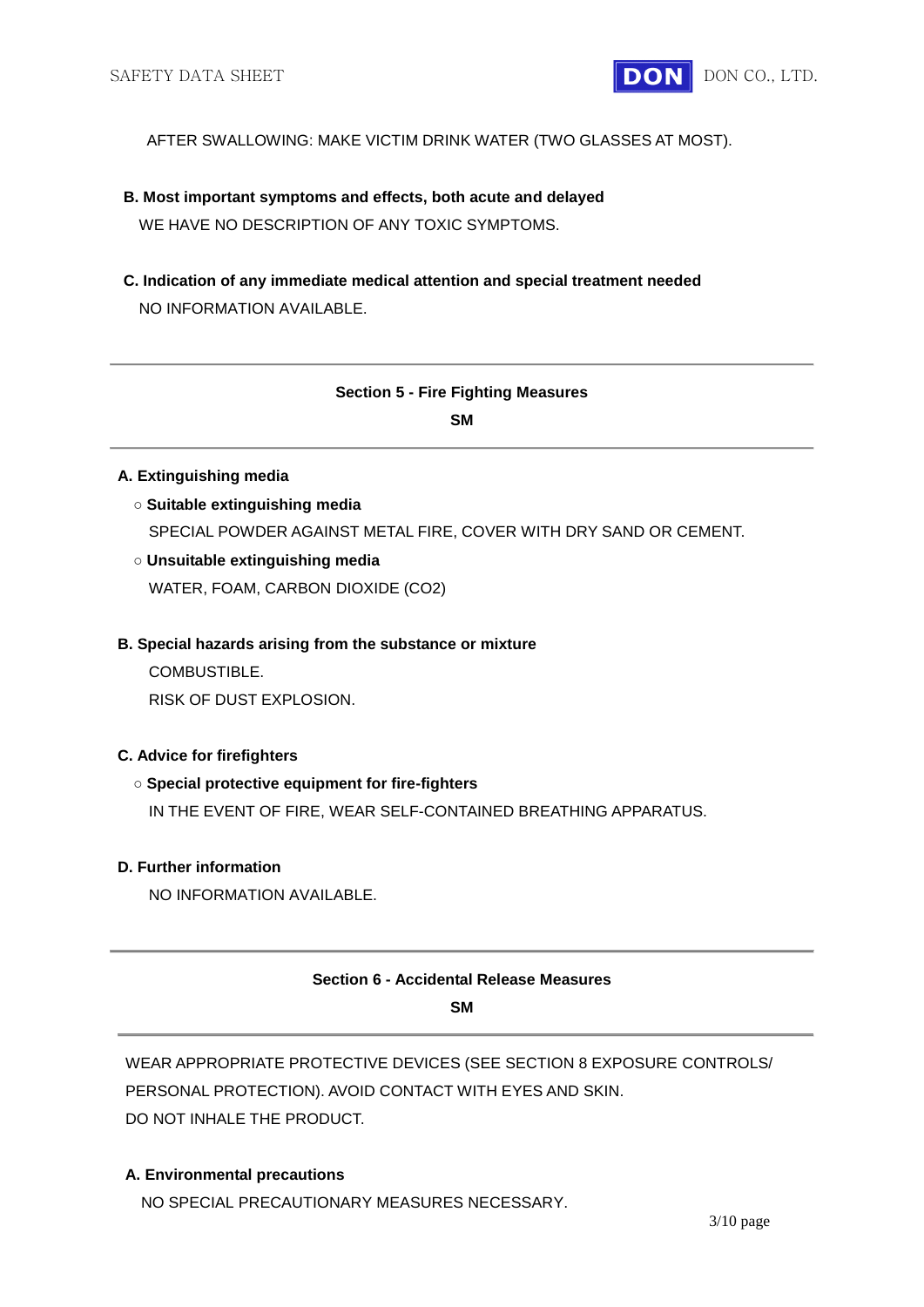

# **B. Methods and materials for containment and cleaning up** OBSERVE POSSIBLE MATERIAL RESTRICTIONS.

AVOID GENERATION OF DUSTS.

## **C. Reference to other sections**

SEE SECTION 7 FOR INFORMATION ON SAFE HANDLING. SEE SECTION 8 FOR INFORMATION ON PERSONAL PROTECTION EQUIPMENT. SEE SECTION 13 FOR DISPOSAL INFORMATION.

# **Section 7 - Handling and Storage**

**SM**

## **A. Precautions for safe handling**

OBSERVE LABEL PRECAUTIONS.

## **B. Conditions for safe storage, including any incompatibilities**

STORE IN COOL, DRY CONDITIONS IN WELL SEALED RECEPTACLE. PROTECT FROM CONTAMINATION. PROTECT FROM HEAT AND DIRECT SUNLIGHT. STORE LOCKED UP.

**Section 8 - Exposure Controls & Personal Protection** 

## **SM**

## **A. Exposure limits(s)**

**○ ACGIH**

TIME WEIGHTED AVERAGE(TWA) - THRESHOLD LIMITS: 0.5 mg/m³

**○ NIOSH/GUIDE**

RECOMMENDED EXPOSURE LIMIT(REL) - THRESHOLD LIMITS: 0.5 mg/m³

**○ OSHA\_TRANS**

PERMISSIBLE EXPOSURE LIMIT(PEL) - THRESHOLD LIMITS: 1.0 mg/m<sup>3</sup>

**○ Z1A**

TIME WEIGHTED AVERAGE(TWA) - THRESHOLD LIMITS: 1.0 mg/m³

**○ OSHA/Z2**

NO INFORMATION AVAILABLE.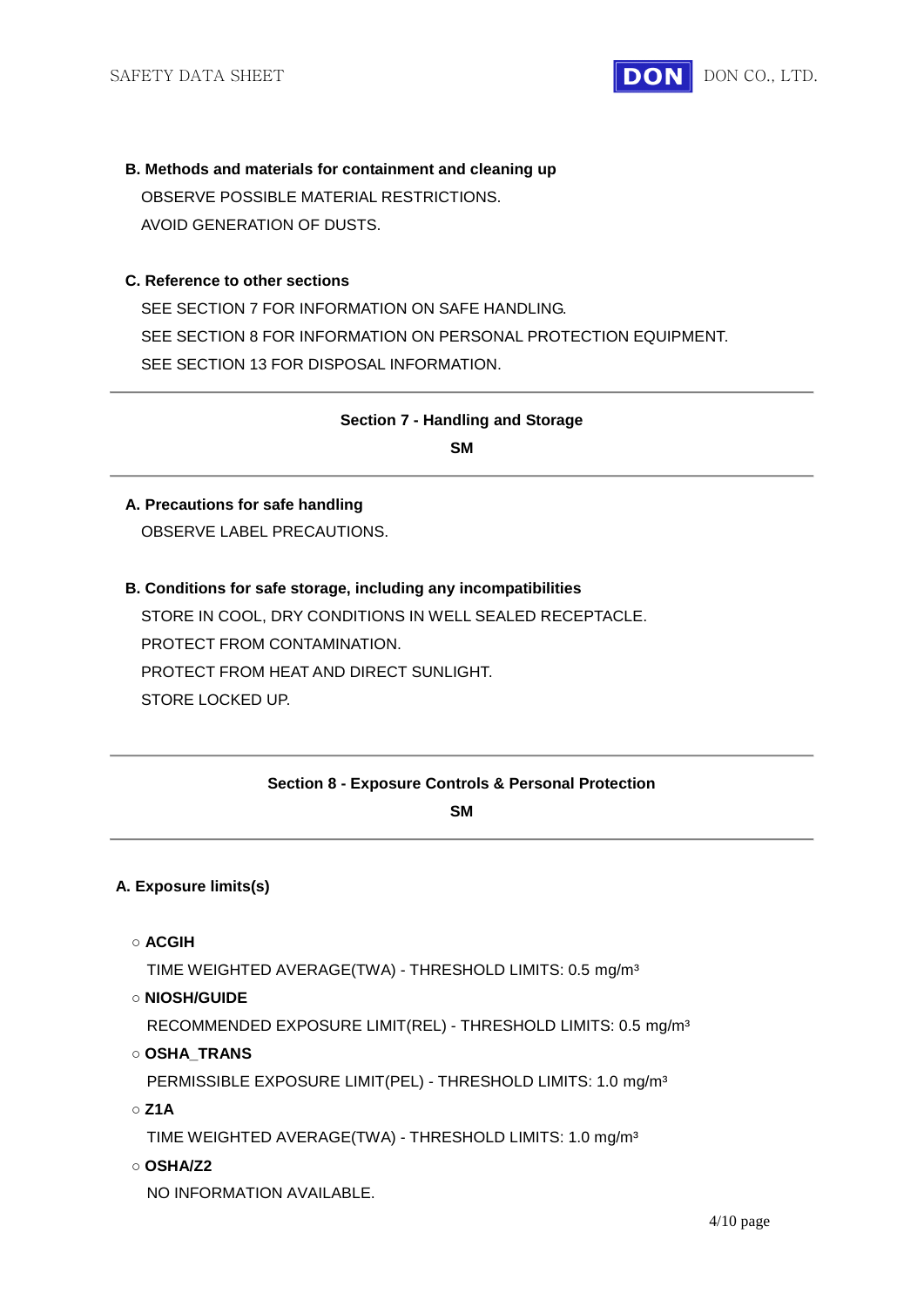

#### **B. Engineering controls**

TECHNICAL MEASURES AND APPROPRIATE WORKING OPERATIONS SHOULD BE GIVEN PRIORITY OVER THE USE OF PERSONAL PROTECTIVE EQUIPMENT.

#### **C. Personal protective equipment**

#### **○ Respiratory protection**

REQUIRED WHEN DUSTS ARE GENERATED.

## **○ Eye/face protection**

USE EQUIPMENT FOR EYE PROTECTION TESTED AND APPROVED UNDER APPROPRIATE GOVERNMENT STANDARDS SUCH AS NIOSH (US)

#### **○ Hand protection**

CHEMICAL-RESISTANT, IMPERVIOUS GLOVES COMPLYING WITH AN APPROVED STANDARD SHOULD BE WORN AT ALL TIMES WHEN HANDLING CHEMICAL PRODUCTS IF A RISK ASSESSMENT INDICATES THIS IS NECESSARY.

#### **○ Hygiene measures**

CHANGE CONTAMINATED CLOTHING. APPLICATION OF SKIN- PROTECTIVE BARRIER CREAM RECOMMENDED. WASH HANDS AFTER WORKING WITH SUBSTANCE.

## **○ Others**

NO INFORMATION AVAILABLE.

| <b>Section 9 - Physical &amp; Chemical Properties</b> |                           |  |  |  |
|-------------------------------------------------------|---------------------------|--|--|--|
| <b>SM</b>                                             |                           |  |  |  |
| A. Physical state                                     | SOLID(GRANULE)            |  |  |  |
| <b>B.</b> Color                                       | NOT APPLICABLE.           |  |  |  |
| <b>B.</b> Odor                                        | <b>ODORLESS</b>           |  |  |  |
| C. Odor threshold                                     | NOT APPLICABLE.           |  |  |  |
| D. pH                                                 | NOT APPLICABLE.           |  |  |  |
| E. Melting point/Freezing point                       | ~1,875 °C - lit.          |  |  |  |
| <b>F. Initial Boiling Point/Boiling Ranges</b>        | NO INFORMATION AVAILABLE. |  |  |  |
| G. Flash point                                        | NO INFORMATION AVAILABLE. |  |  |  |
| H. Evaporation rate                                   | NO INFORMATION AVAILABLE. |  |  |  |
| I. Flammability (Solid, gas)                          | NO INFORMATION AVAILABLE. |  |  |  |
| J. Upper/Lower Flammability or explosive<br>limits    | NO INFORMATION AVAILABLE. |  |  |  |
| K. Vapor pressure                                     | NO INFORMATION AVAILABLE. |  |  |  |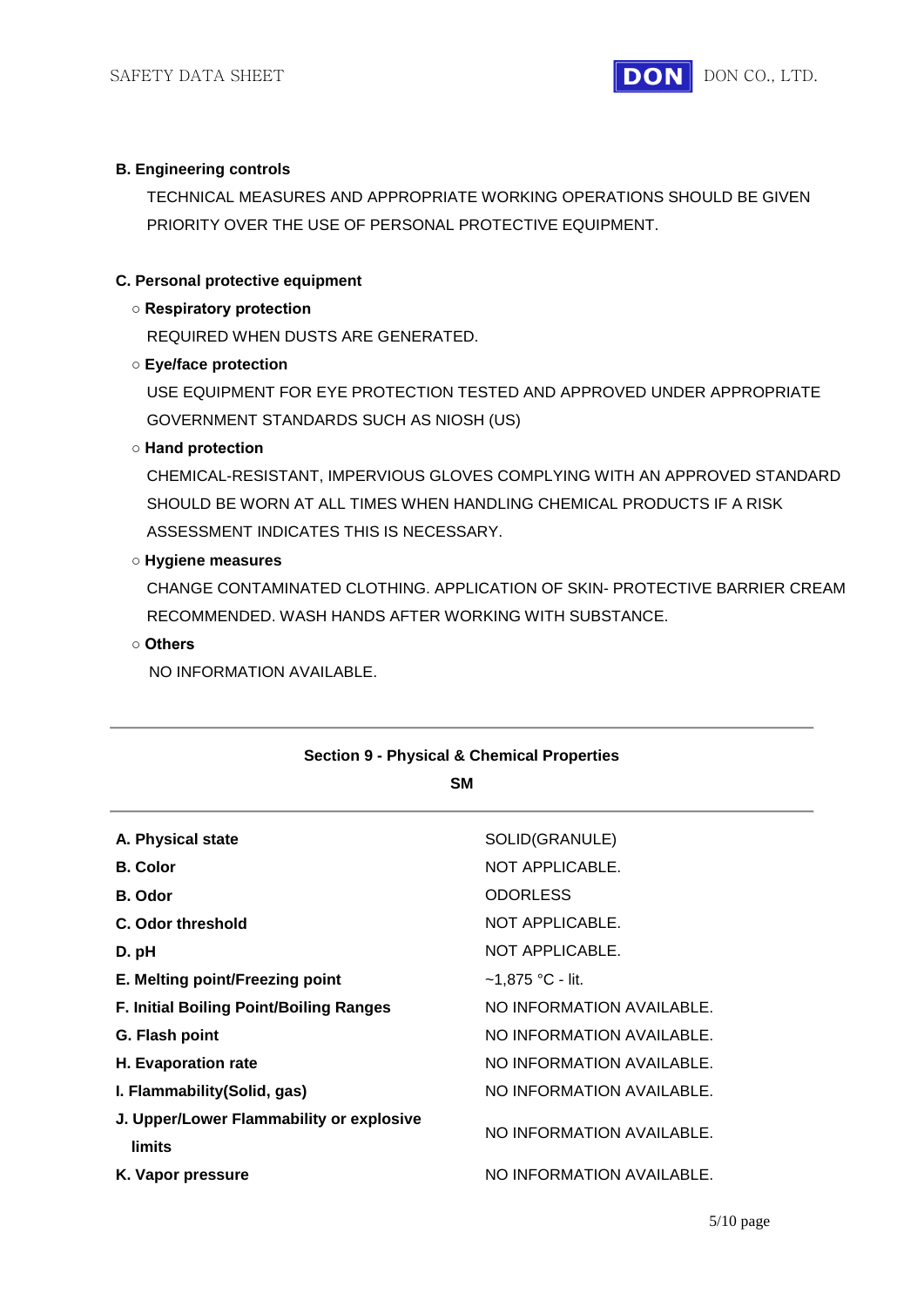

| L. Solubility                               | NO INFORMATION AVAILABLE. |
|---------------------------------------------|---------------------------|
| <b>M. Vapor density</b>                     | NO INFORMATION AVAILABLE. |
| N. Specific gravity                         | $7.2$ g/mL                |
| O. Partition coefficient of n-octanol/water | NO INFORMATION AVAILABLE. |
| P. Autoignition temperature                 | NO INFORMATION AVAILABLE. |
| Q. Decomposition temperature                | NO INFORMATION AVAILABLE. |
| R. Viscosity                                | NOT APPLICABLE.           |
| S. Molecular weight                         | 51.99 g/mol               |
|                                             |                           |

#### **Section 10 - Stability & Reactivity Data**

**SM**

#### **A. Reactivity**

NO INFORMATION AVAILABLE.

## **B. Chemical stability**

STABLE UNDER RECOMMENDED STORAGE CONDITIONS.

## **C. Conditions to avoid**

NO INFORMATION AVAILABLE.

## **D. Incompatible materials**

STRONG ACIDS, STRONG OXIDIZING AGENTS.

## **E. Hazardous decomposition products**

HAZARDOUS POLYMERIZATION WILL NOT OCCUR.

#### **Section 11 - Toxicological Information**

**SM**

#### **A. Information on toxicological effects**

**○ Likely route of exposure**

EYE CONTACT, SKIN CONTACT, INGESTION

- **○ Target Organs** RESPIRATORY SYSTEM
- **○ Specific target organ systemic toxicity - single exposure**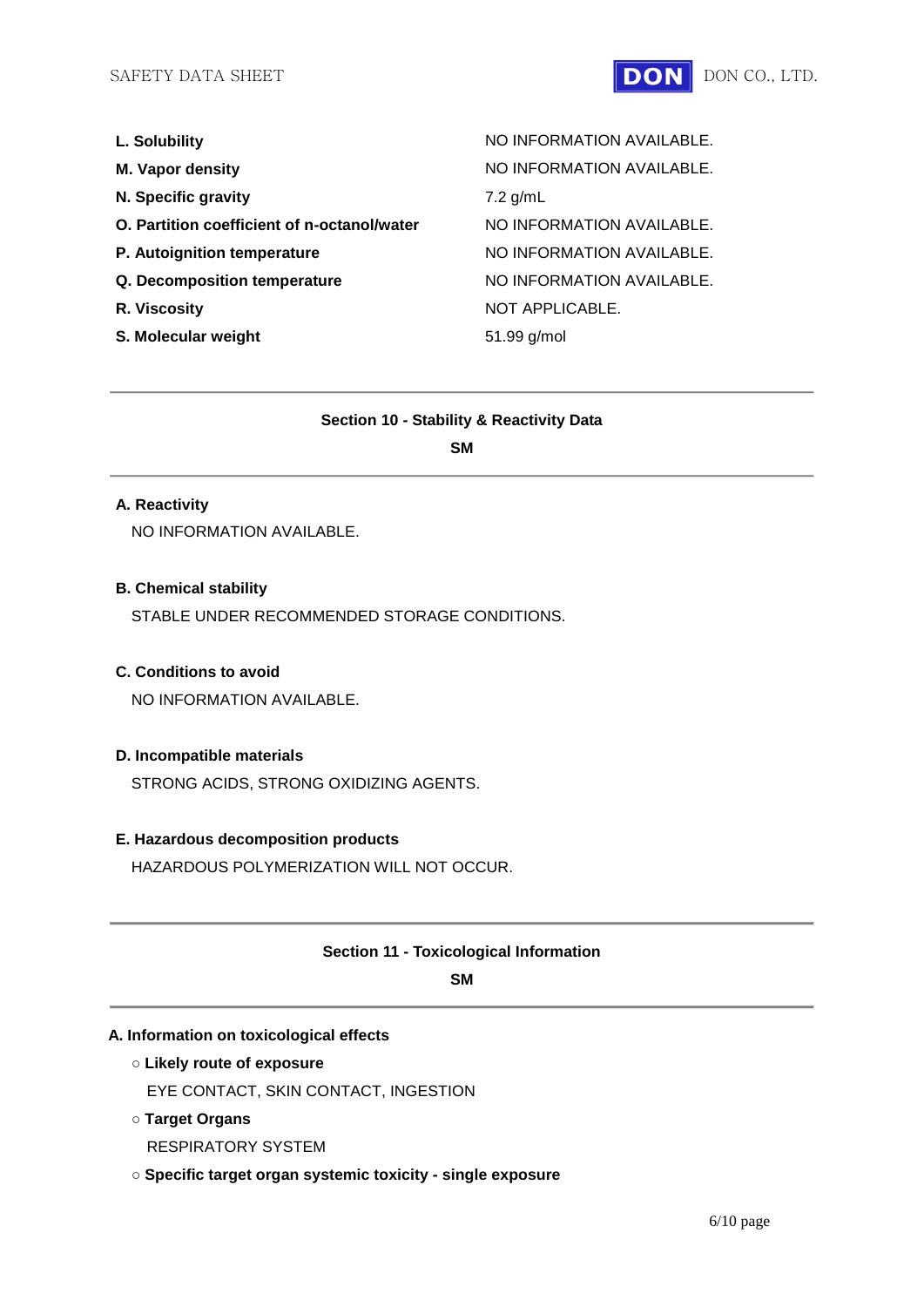THE SUBSTANCE OR MIXTURE IS NOT CLASSIFIED AS SPECIFIC TARGET ORGAN TOXICANT, SINGLE EXPOSURE.

# **○ Specific target organ systemic toxicity - repeated exposure**

THE SUBSTANCE OR MIXTURE IS NOT CLASSIFIED AS SPECIFIC TARGET ORGAN TOXICANT, REPEATED EXPOSURE.

## **○ Aspiration hazard**

REGARDING THE AVAILABLE DATA THE CLASSIFICATION CRITERIA ARE NOT FULFILLED.

## **B. Carcinogenicity**

## **○ IARC**

NO INGREDIENT OF THIS PRODUCT PRESENT AT LEVELS GREATER THAN OR EQUAL TO 0.1% IS IDENTIFIED AS PROBABLE, POSSIBLE OR CONFIRMED HUMAN CARCINOGEN BY *IARC*.

## **○ OSHA**

NO INGREDIENT OF THIS PRODUCT PRESENT AT LEVELS GREATER THAN OR EQUAL TO 0.1% IS IDENTIFIED AS A CARCINOGEN OR POTENTIAL CARCINOGEN BY *OSHA*.

## **○ NTP**

NO INGREDIENT OF THIS PRODUCT PRESENT AT LEVELS GREATER THAN OR EQUAL TO 0.1% IS IDENTIFIED AS A KNOWN OR ANTICIPATED CARCINOGEN BY *NTP*.

# **○ ACGIH**

NO INGREDIENT OF THIS PRODUCT PRESENT AT LEVELS GREATER THAN OR EQUAL TO 0.1% IS IDENTIFIED AS A CARCINOGEN OR POTENTIAL CARCINOGEN BY *ACGIH*.

# **C. Further information**

HAZARDOUS PROPERTIES CANNOT BE EXCLUDED BUT ARE UNLIKELY WHEN THE PRODUCT IS HANDLED APPROPRIATELY.

HANDLE IN ACCORDANCE WITH GOOD INDUSTRIAL HYGIENE AND SAFETY PRACTICE.

## **Section 12 - Ecological Information & Environmental Information**

**SM**

## **A. Ecotoxicity**

NO INFORMATION AVAILABLE.

## **B. Persistence and degradability**

NO INFORMATION AVAILABLE.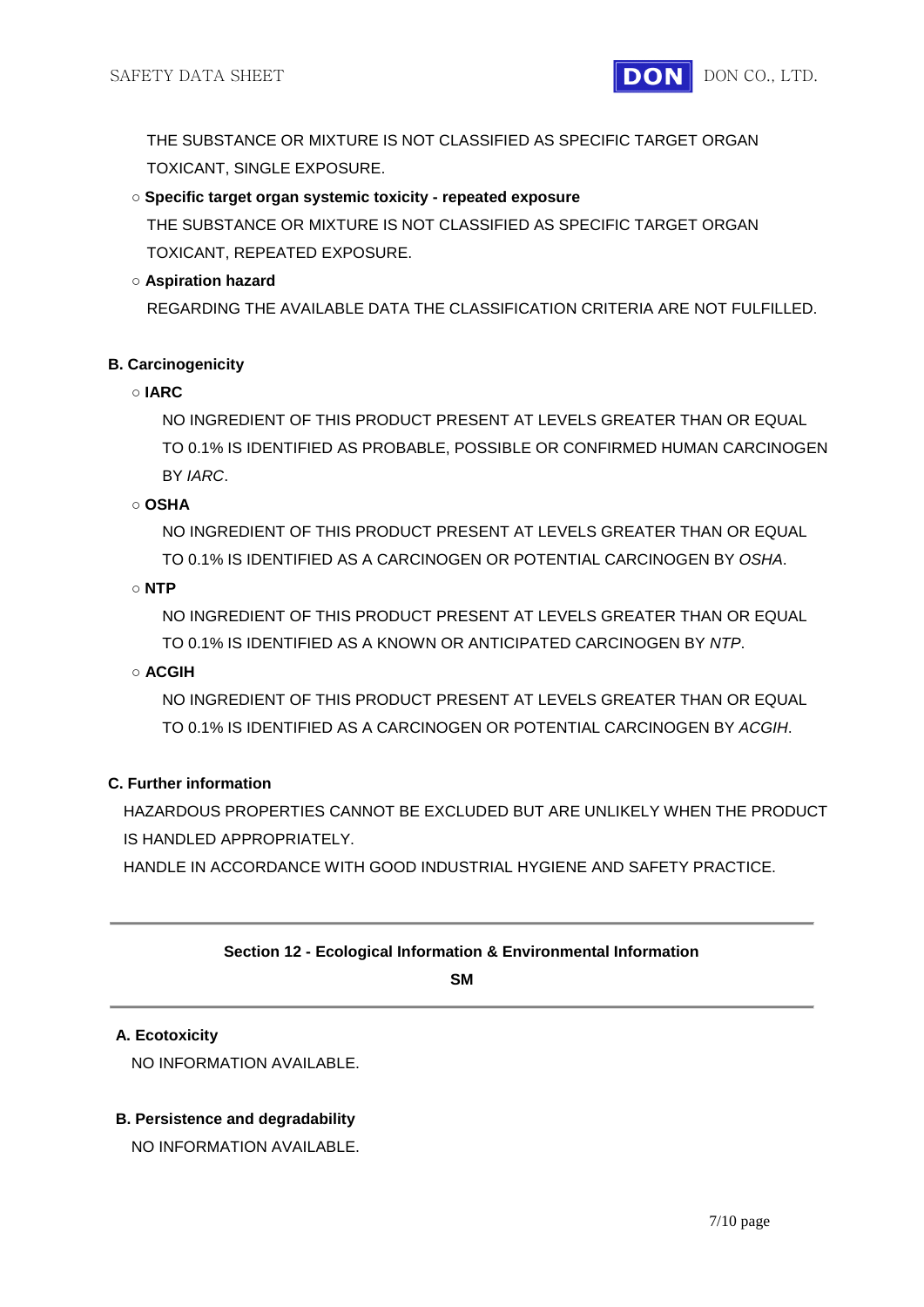

## **C. Bioaccumulative potential**

NO INFORMATION AVAILABLE.

## **D. Mobility in soil**

NO INFORMATION AVAILABLE.

## **E. Additional ecological information**

NO INFORMATION AVAILABLE.

## **Section 13 - Disposal Considerations**

**SM**

## **A. Disposal methods**

DISPOSE OF CONTENTS/ CONTAINER IN ACCORDANCE WITH THE LOCAL/REGIONAL /NATIONAL/INTERNATIONAL REGULATIONS.

DISPOSE OF WASTE PRODUCT IN A PERMITTED INDUSTRIAL WASTE FACILITY.

## **B. Uncleaned packaging**

DISPOSAL MUST BE MADE ACCORDING TO OFFICIAL REGULATIONS.

#### **Section 14 - Transport Information**

**SM**

## **A. Land transport (DOT)**

NOT CLASSIFIED AS DANGEROUS IN THE MEANING OF TRANSPORT REGULATIONS.

## **B. Air transport (IATA)**

NOT CLASSIFIED AS DANGEROUS IN THE MEANING OF TRANSPORT REGULATIONS.

#### **C. Sea transport (IMDG)**

NOT CLASSIFIED AS DANGEROUS IN THE MEANING OF TRANSPORT REGULATIONS.

#### **Section 15 - Regulatory Information**

**SM**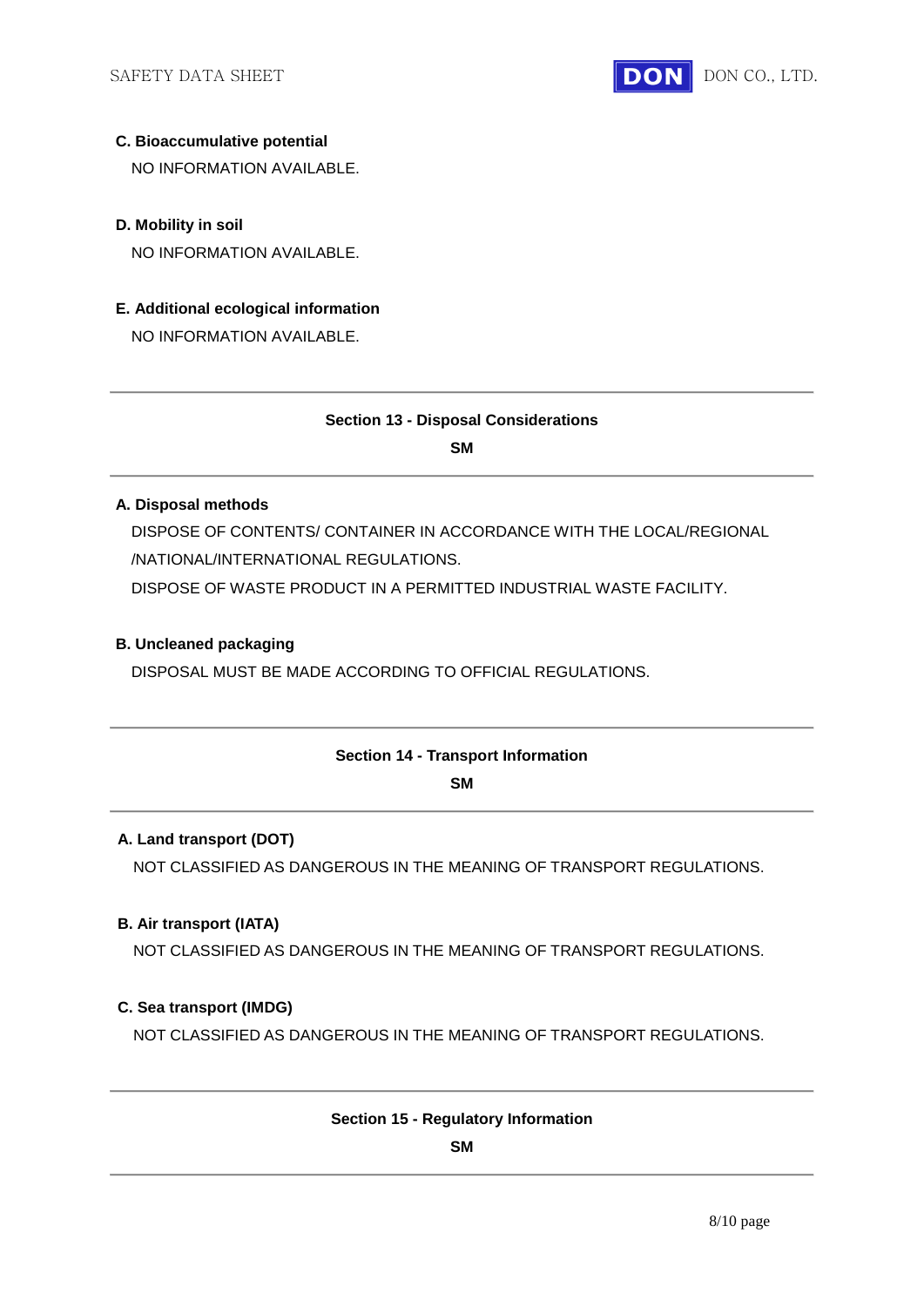

- **A. National and/or international regulatory information**
	- **POPs Management Law**
		- NOT APPLICABLE
	- **Information of EU Classification**
		- **\* Classification**
			- NOT APPLICABLE
		- **\* Risk Phrases** NOT APPLICABLE
		- **\* Safety Phrase**
			- NOT APPLICABLE
	- **U.S. Federal regulations**
		- **\* OSHA PROCESS SAFETY (29 CFR 1910.119)**
			- NOT APPLICABLE
		- **\* CERCLA Section 103 (40CFR302.4)**
			- NOT APPLICABLE
		- **\* EPCRA Section 302 (40CFR355.30)** NOT APPLICABLE
		- **\* EPCRA Section 304 (40CFR355.40)** NOT APPLICABLE
		- **\* EPCRA Section 313 (40CFR372.65)** *CHROMIUM 7440-47-3 100%*
	- **Rotterdam Convention listed ingredients** NOT APPLICABLE
	- **Stockholm Convention listed ingredients** NOT APPLICABLE
	- **Montreal Protocol listed ingredients** NOT APPLICABLE

#### **Section 16 - Other Information**

**SM**

#### **A. Reference**

THE INFORMATION CONTAINED HEREIN IS BELIEVED TO BE ACCURATE. IT IS PROVIDED INDEPENDENTLY OF ANY SALE OF THE PRODUCT FOR PURPOSE OF HAZARD COMMUNICATION. IT IS NOT INTENDED TO CONSTITUTE PERFORMANCE INFORMATION CONCERNING THE PRODUCT. NO EXPRESS WARRANTY, OR IMPLIED WARRANTY OF MERCHANTABILITY OR FITNESS FOR A PARTICULAR PURPOSE IS MADE WITH RESPECT